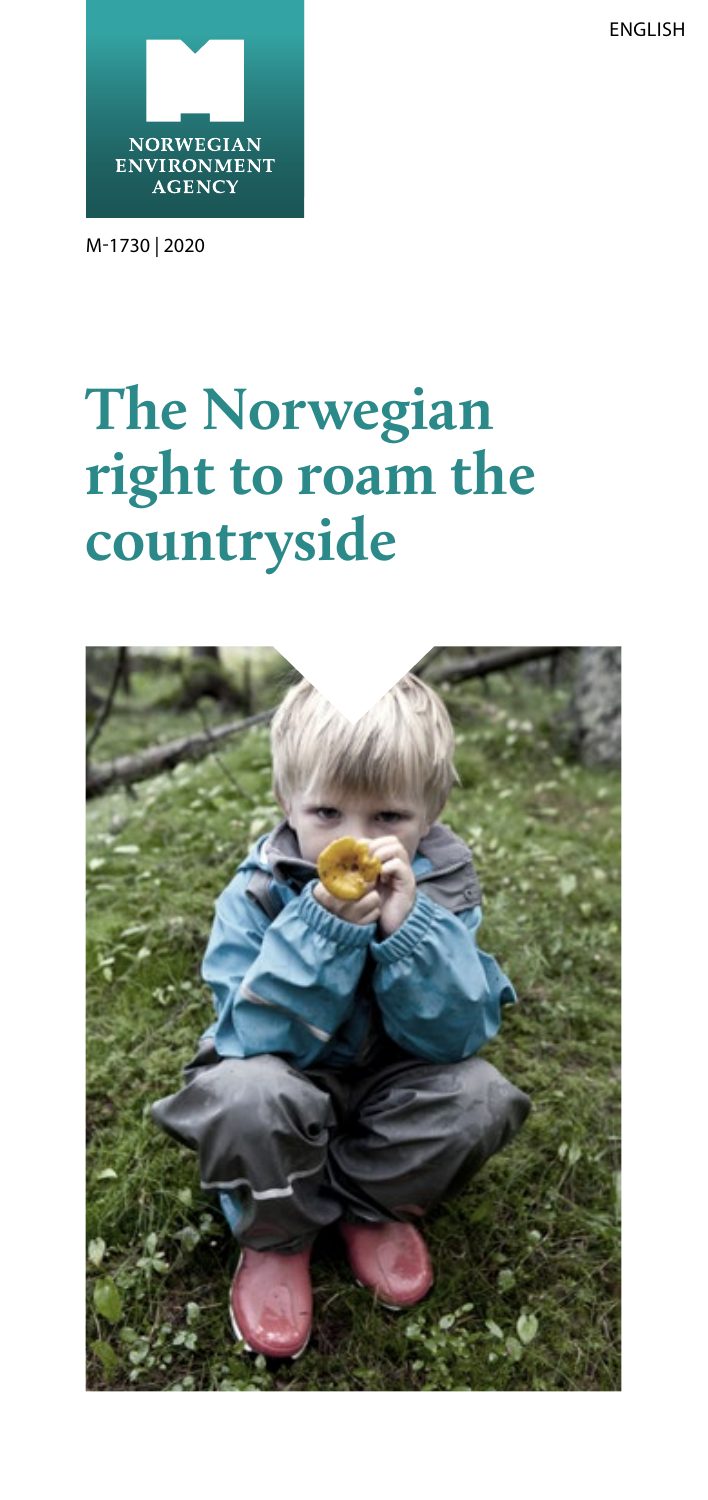

*Photo: Bård Bredesen, Naturarkivet.no*

## The Norwegian right to roam the countryside

Outdoor recreation is an important part of Norwegian cultural heritage. For centuries we have been free to roam the countryside, in woodlands and meadows, on rivers and lakes, amidst coastal islets and mountain summits – no matter who owns the land. While we are free to forage for saltwater fish, berries, mushrooms or flowers, we come away not only with the fruits of nature but with our own memories and experiences.

The main principles of the right to roam are legally enshrined in the Outdoor Recreation Act of 1957. This right to roam comes with a set of obligations. Whenever you exercise your right of access, you are obliged to do so with due care and consideration.

To fully understand the public right to roam the countryside, it is important to appreciate the difference between 'cultivated land' and 'uncultivated land'. In simple terms, cultivated land is land such as farm yards, residential and domestic sites, gardens, industrial estates, tilled fields and similar areas where public access would inconvenience the landowner. Uncultivated land is all land which is not cultivated, and includes most woods and forests, mountains, marshlands and beaches.

#### **The public right of access applies to uncultivated land. This entitles you to:**

- roam freely around the countryside on foot or on skis
- picnic or camp
- ride a horse or a bicycle on tracks and roads
- go swimming, kayaking, rowing and sailing
- forage for berries, mushroom and flowers
- fish in the seas

### Walkers and skiers

…have the right to roam on uncultivated land in the countryside, whatever the season, on footpaths, tracks, roads or prepared ski tracks as well as off-road or off-piste. In the winter, you are also free to cross frozen or snow-covered fields and meadows. Passage is also allowed on footpaths, tracks and roads that take you across cultivated land, at any time of the year, but please keep your distance from farmyards and private houses and cabins.

If you bring a dog, you are required by law to keep it on a lead at all times in the period from 1 April to 20 August inclusive.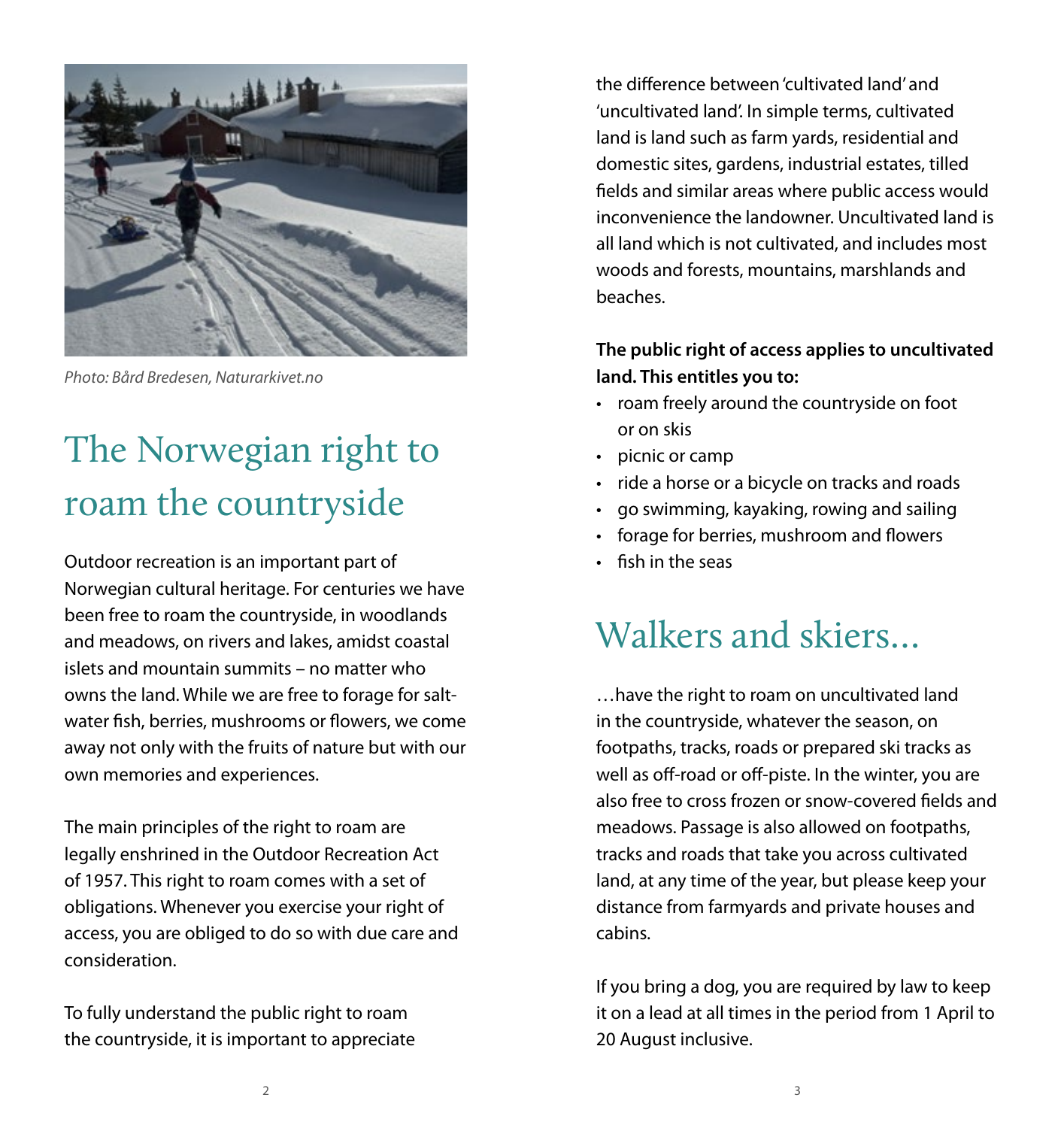You are free to stop for a rest or a picnic wherever you want on uncultivated land, but refrain from doing so in close proximity to houses or cabins where people are in residence, and please show due consideration for other picnickers.

You may light a campfire, but not in woodlands or on other uncultivated land in the period 15 April–15 September. Campfires are nevertheless acceptable throughout this period if it is obvious that there is no fire risk.

#### **If you are walking or picnicking in the countryside, please make sure to:**

- respect the access rules that apply to recreational and nature conservation areas
- check and comply with local restrictions with regard to dogs and campfires
- use established sites for picnicking and camping wherever possible
- show due caution if lighting a campfire, and extinguish it completely before you leave the site
- never cause damage to trees when gathering firewood – pick dry twigs from the ground instead
- never light a campfire on bare bedrock as the rock may crack
- never take a shortcut across cultivated fields, through farmyards or past houses and cabins with people in residence
- never intrude on birds and animals, especially in the breeding and nesting season
- never cause harm to vegetation, especially endangered and vulnerable species
- never intrude on grazing livestock, and close all gates behind you
- respect other people's wish for solitude and silence



*Photo: Bente Rønning/Miljødirektoratet*

## Cyclists…

…can ride on roads and tracks on uncultivated land in lowland countryside, and without any restrictions in mountainous upland areas. You can also cycle on roads and designated tracks across cultivated land in order to gain access to uncultivated land, but this entitlement does not apply to organised outings such as cycle races.

The rules for electric bicycles are the same as for pushbikes, unless the landowner has imposed a specific ban on e-bikes.

Some wildlife areas, recreational areas and nature conservation areas may be subject to a cycling ban or other restrictions affecting pushbikes and/or e-bikes. Please check whether special rules apply in your area or if there are specially designated cycle routes.

### **If you are cycling in the countryside, please make sure to:**

• keep in mind that mountainous upland areas are particularly vulnerable to wear, and that you should refrain from cycling in vulnerable terrain (marshland, craggy outcrops etc.)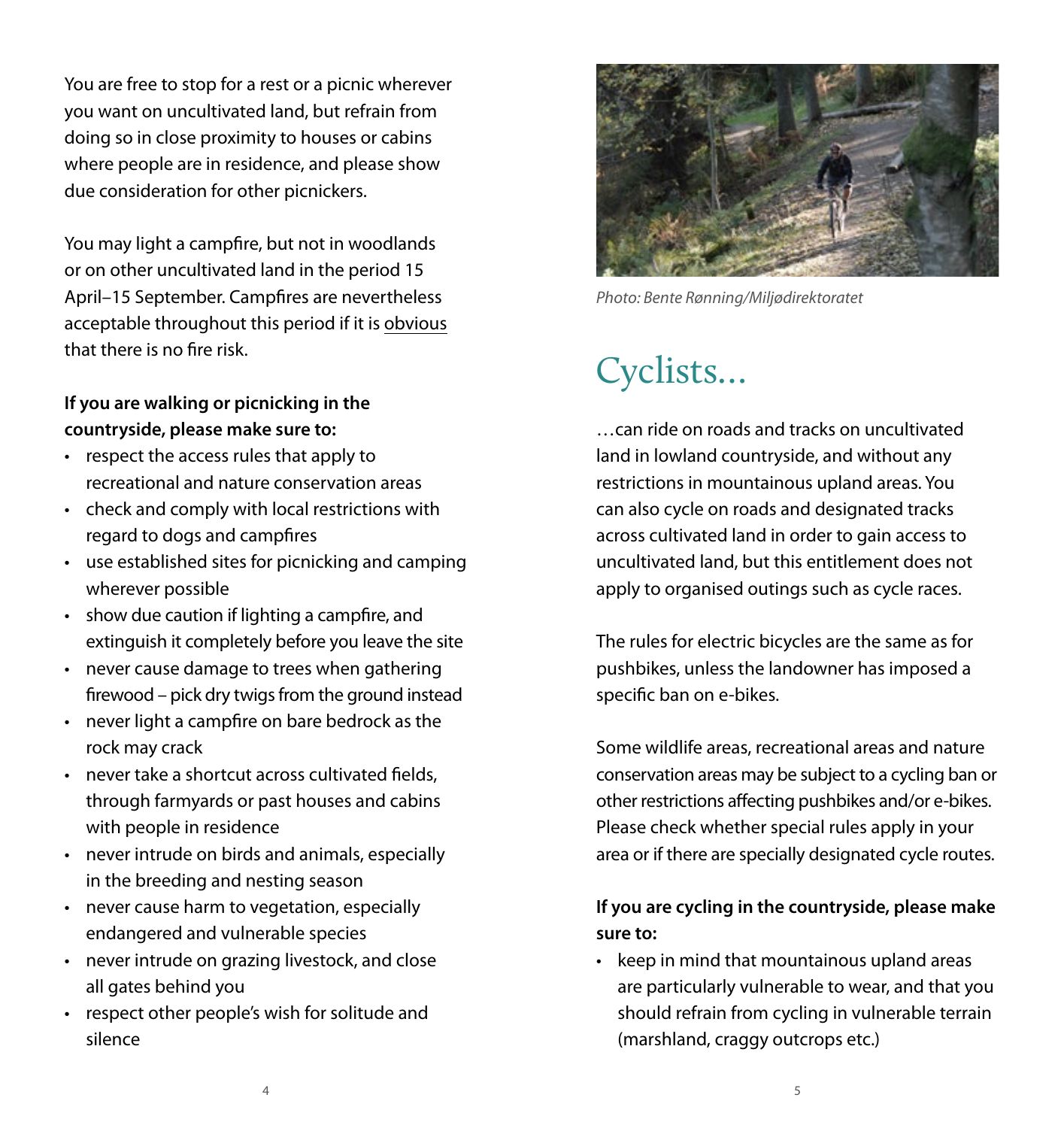- keep in mind that not all tracks are suitable for cycling – stick to robust tracks that can take the load of a bicycle
- never intrude on game or livestock
- cycle at an appropriate speed that will not cause inconvenience to walkers
- cycle on lesser-used hiking trails to avoid conflict with walkers
- use established sites for picnicking and camping wherever possible
- show due caution if lighting a campfire, and extinguish it completely before you leave the site

### Horse-riders…

…can ride on roads and tracks on uncultivated land in lowland countryside, and without any restrictions in mountainous upland areas.

You are also free to ride on roads and specially designated tracks across cultivated land in order to gain access to uncultivated land, but this entitlement does not apply to organised outings, such as riding school treks.



*Photo: Sigve Reiso, Naturarkivet.no*

Please keep in mind that the road, track or terrain you use for riding must be able to withstand the load of a horse and rider. Some wildlife areas, recreational areas and nature conservation areas may be subject to a horse-riding ban or other restrictions. Please check if special restrictions apply or if there are specially designated bridal paths.

Any extensive and organised use of uncultivated land in connection with riding schools etc. should only take place with the landowner's consent. Please also note that access by horse-drawn vehicle is at the landowner's discretion on any private road.

### **If you are riding in the countryside, please make sure to:**

- keep in mind that mountainous upland areas are particularly vulnerable to wear, and that you should refrain from riding in vulnerable terrain (marshland, craggy outcrops etc.)
- keep in mind that not all tracks are suitable for horse-riding, so stick to roads and robust tracks that can take the load
- avoid riding along ski trails and forestry road ski tracks in winter
- never intrude on animals and birds, especially during the breeding and nesting season
- ride calmly past hikers
- show due consideration for walkers and cyclists so that nobody is frightened, alarmed or injured
- never bathe your horse at a bathing place or in water used for drinking
- use established sites for picnicking and camping wherever possible
- show due caution if lighting a campfire, and extinguish it completely before you leave the site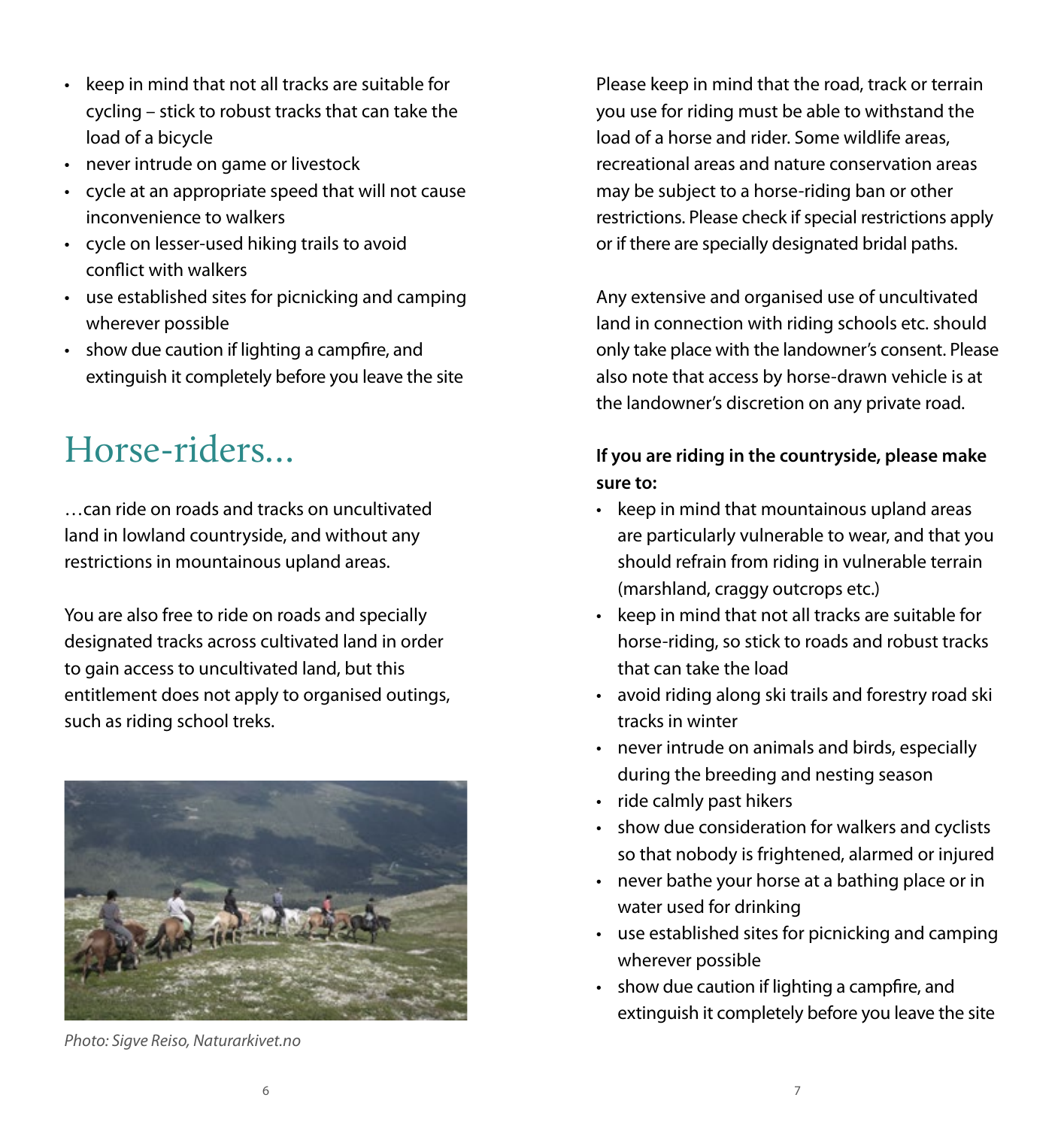

*Photo: Kim Abel, Naturarkivet.no*

### Campers…

…are free to keep their tent or hammock on the same site for up to two consecutive nights on uncultivated land in lowland areas. In mountainous upland areas, and where there are long distances between residential properties, you may keep your tent pitched on the same site for more than two consecutive nights.

Unless otherwise stipulated in local regulations, you should never pitch your tent on a site closer than 150 metres to any house or cabin with people in residence, and you need to take care not to pitch your tent in a way that is harmful to young forest. You are not permitted to put up a tent on cultivated land without the landowner's permission.

You can light a campfire, but not in woodland areas or on other uncultivated land between 15 April and 15 September. Campfires are nevertheless acceptable if it is obvious that there is no fire risk.

Camping may be prohibited or subject to special rules in some wildlife areas, recreational areas and nature conservation areas. Please check whether special rules or restrictions apply in the area where you intend to camp.

### **If you are putting up a tent in the countryside, please make sure to:**

- use established sites for picnicking and camping wherever possible
- show due caution if lighting a campfire, and extinguish it completely before you leave the site
- never cause damage to trees when gathering firewood – pick dry twigs from the ground instead
- never light a campfire on bare bedrock the rock may crack
- put your tent up on a site where you will not intrude on animals or birds, especially during the breeding and nesting season
- never leave a permanent trace in the vegetation or landscape
- never intrude on grazing livestock
- respect other users' wish for silence and a good distance to neighbouring tents

## Canoeists, kayakers, rowers and sailers…

…can travel without restriction in the sea and on lakes and rivers. This is generally free of charge, but fees may be payable for canals and locks. Motorised craft are permitted in the sea, on rivers that form part of a navigable watercourse, and on lakes larger than 2 km<sup>2</sup>.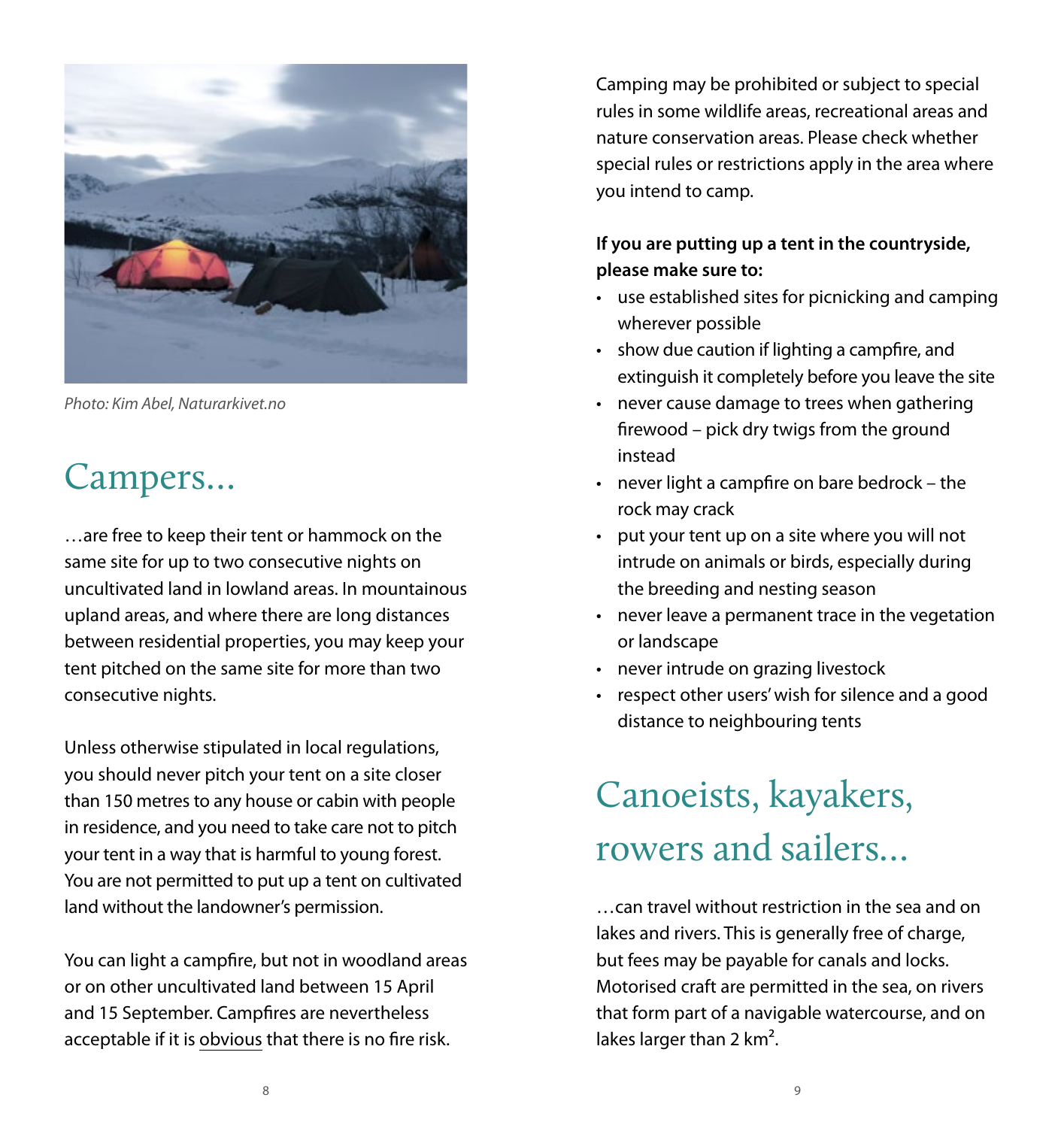

You can pull your boat or other vessel ashore on uncultivated land for a short period of time. If you wish to moor at a private pier or jetty, you will need to ask permission from the owner or user. You can use mooring rings and cleats etc. on uncultivated land for a short period of time provided the owner or user is not significantly inconvenienced.

Check whether local or landowner-imposed rules apply that prohibit or restrict motorised travel on lakes and watercourses before you set out.

#### **If you go boating, kayaking or canoeing, please make sure to:**

- thoroughly familiarise yourself with the safety aspects of your chosen watercourse
- wear a life jacket at all times
- dry your boat, oars and boots before you transfer to another watercourse so as to prevent the spread of living organisms and any fish diseases
- disinfect your fishing tackle, boat, oars and boots if used in a watercourse affected by a contagious fish disease
- never intrude on animals and birds, especially during the breeding and nesting season
- show due consideration for anglers and other users on the banks of lakes and rivers
- never interfere with fishing nets or other fishing gear
- travel quietly without making undue noise,
- use established sites for picnicking and camping wherever possible
- show due caution if lighting a campfire, and *Photo: Kim Abel, Naturarkivet.no* extinguish it completely before you leave the site



*Photo: Kristin Sundal*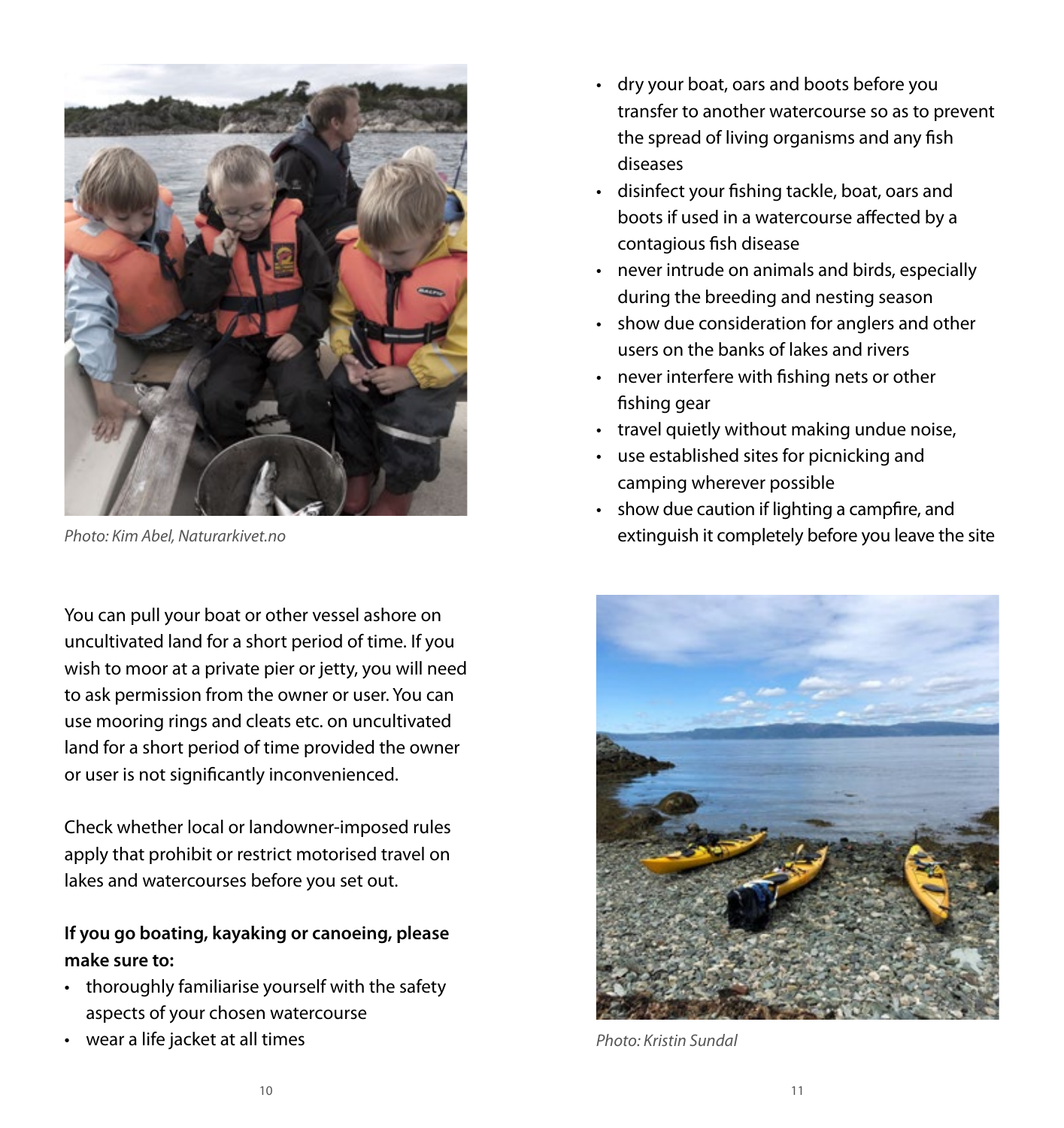## Anglers…

…can fish with a rod or reel in the sea all year, from a boat or from land. On-shore rod fishing for salmon, trout and Arctic char is permitted in the sea all year, but local restrictions may apply. During the closed season, fishing is not permitted less than 100 metres from an estuary (the mouth of a river).

If you want to go fishing for salmon, trout and Arctic char in rivers and watercourses, you need to pay a fishing fee to the Norwegian government and you will normally also have to buy a fishing permit from the local landowner. If you are under 16 years of age, you can fish for free between 1 January and 20 August in river systems where there are no salmon, trout or Arctic char. However, you will not be able to catch crawfish for free, nor fish in artificial fishing ponds. Some lakes and watercourses may also be exempt from the rule, in which case there will be signage to that effect on site. Familiarise yourself with the fishing rules before you go fishing.

Fishing for cod is prohibited in the Oslofjord. Should you nevertheless catch a cod while fishing, please unhook the fish with care and release it back into the sea. Certain spawning grounds between Lindesnes and the Swedish border, along the Skagerrak coastline and in the Oslofjord, are subject to a general fishing ban from 1 January to 30 April inclusive.

### **If you are fishing in the countryside, please make sure to:**

- carry a fishing permit, or ID to verify that you are under 16 years of age
- never use live fish for bait
- never transfer live fish to a different river system
- dry your fishing tackle, boots and waders before moving to a different lake, in order to prevent the spread of living organisms and any fish disease
- disinfect all fishing tackle used in a river system affected by a contagious fish disease
- gut and clean all fish in the water you caught it in
- never intrude on other anglers and users
- use established sites for picnicking and camping wherever possible
- show due caution if lighting a campfire, and extinguish it completely before you leave the site



*Photo: Elisabeth Sæthre*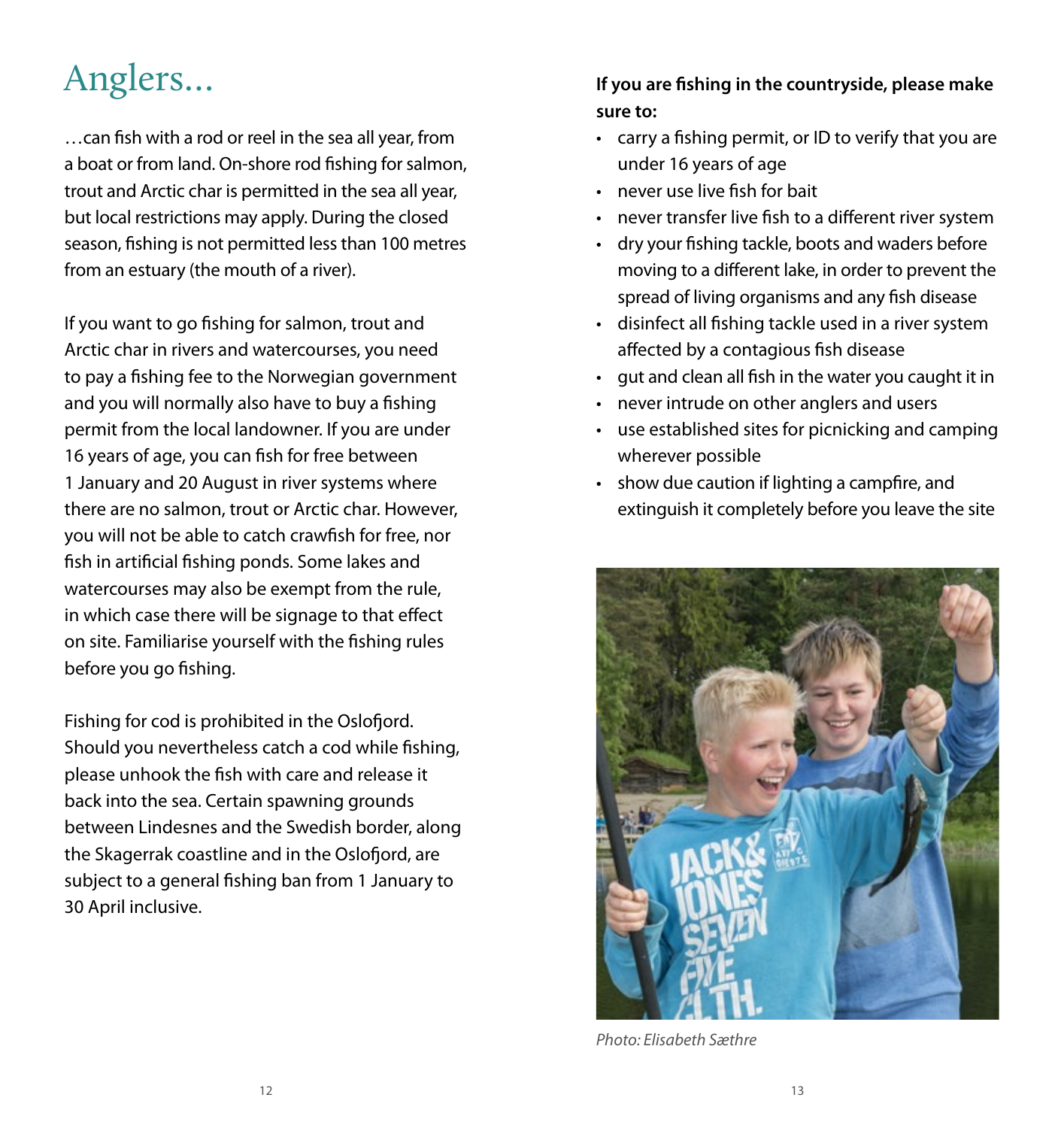### Foraging…

…is permitted on uncultivated land, and you are welcome to gather what you want of berries, mushrooms, flowers and the roots of wild herbs. You can take this produce back home with you.

Other types of natural material should only be gathered sparingly, such as rocks, minerals, turf, moss and lichen. You need the landowner's permission to gather holly, burrs, tree roots and bark.

Please note that special rules apply for picking cloudberries in Nordland, Troms and Finnmark. Landowners in these three counties can impose a ban on cloudberry-picking. Nevertheless, even if a ban has been imposed, members of the public are entitled to pick cloudberries for eating on site. Cloudberry-picking is permitted for private consumption on Finnmark Estate, but only people who live in Finnmark county can pick for resale.

#### **If you are foraging in the countryside, please make sure to:**

- familiarise yourself with the protection and preservation regulations in advance if you intend to travel in a nature conservation area (some areas are subject to restrictions on picking flowers, mushrooms, conks/polypores and lichen)
- never pick berries in an area immediately adjacent to a farmyard or a house where people are in residence
- familiarise yourself with protected and endangered plant species so as not pick them
- never intrude on game or livestock



*Photo: Kim Abel, Naturarkivet.no*

- show due consideration for other users/ foragers
- use established sites for picnicking and camping wherever possible
- show due caution if lighting a campfire, and extinguish it completely before you leave the site

For further information: **www.miljødirektoratet.no www.norskfrilufsliv.no**